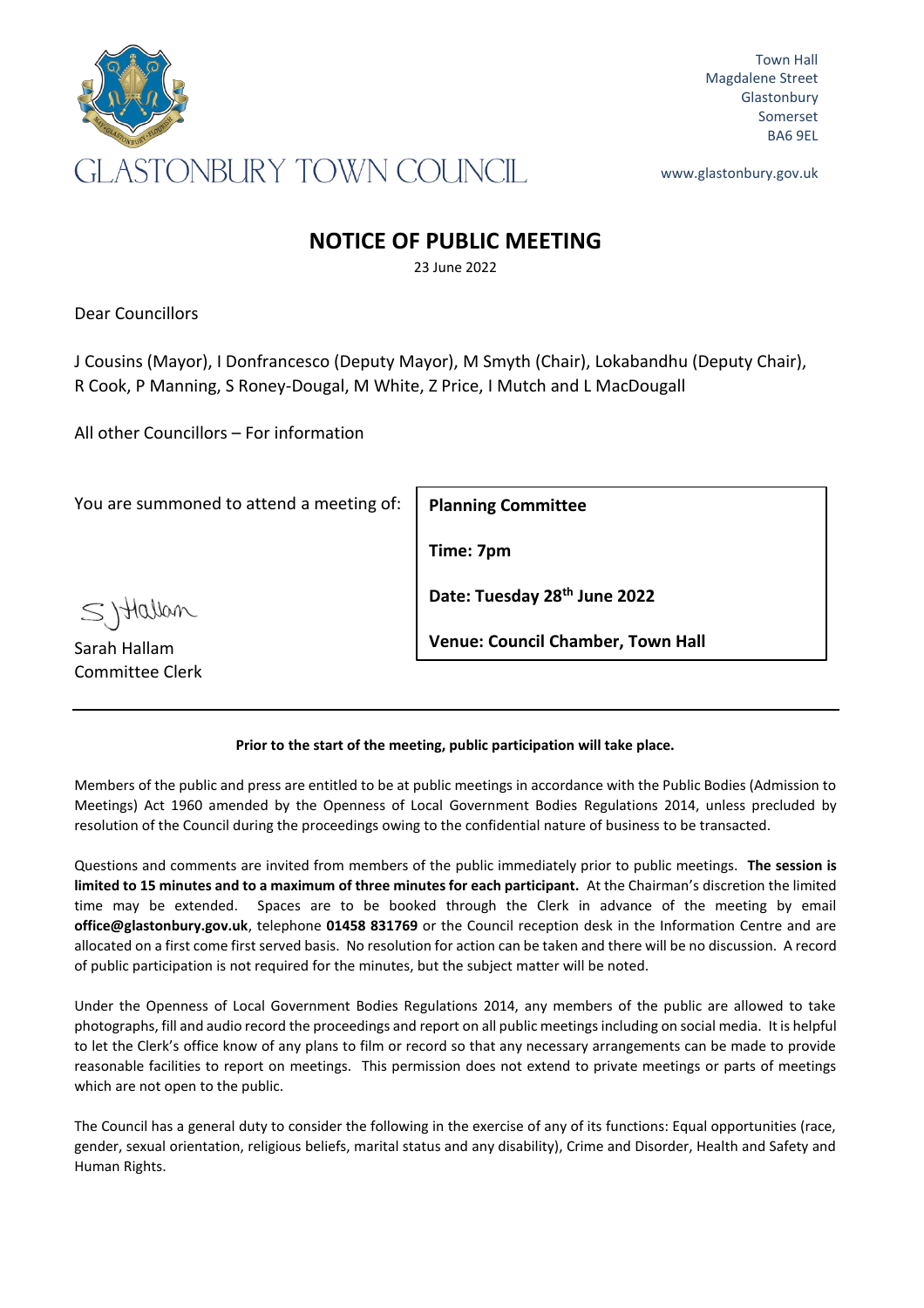

# **AGENDA**

- **1. Apologies.**
- **2. Declaration of Interest.**
- **3. To approve the minutes of the meeting of the Planning Committee held on 24th May 2022 (copy enclosed).**
- **4. To consider the following correspondence received since the last meeting:**

#### **Planning Permission Approved by Mendip District Council**

- (a) 2022/0353/HSE Demolition of existing extension, replacement extension and new annex in existing garage and utility – Holly Trees, 56 Benedict Street, Glastonbury, BA6 9EY – La Ronde – Householder Application. (Cllr Tucker proposed, seconded by Cllr Barnet and unanimously agreed to recommend APPROVAL of this application).
- (b) 2022/0703/HSE Conversion of garage, alterations to roof with replacement of garage door with door and window – Mr Lokabandhu – Householder Application. (This application was not discussed as the applicant is an elected councillor and therefore the Town Councillors would have a personal interest in the application).

## **Planning Permission Refused**

(a) 2021/2466/OTS – Application for Outline Planning Permission with some matters reserved for the erection of up to 90 dwellings along with associated open space and infrastructure with details of access – Land at 349724 139873 Common Moor Drove, Glastonbury – Outline – Some Matters Reserved. (GTC Planning Committee did not discuss this application in view of the Town Council

owning neighbouring land on 3 sides of the application site. Councillors were informed that they can submit their comments directly to the planning authority if they so wish).

#### **Planning Appeal**

N/A

## **Withdrawn**

N/A